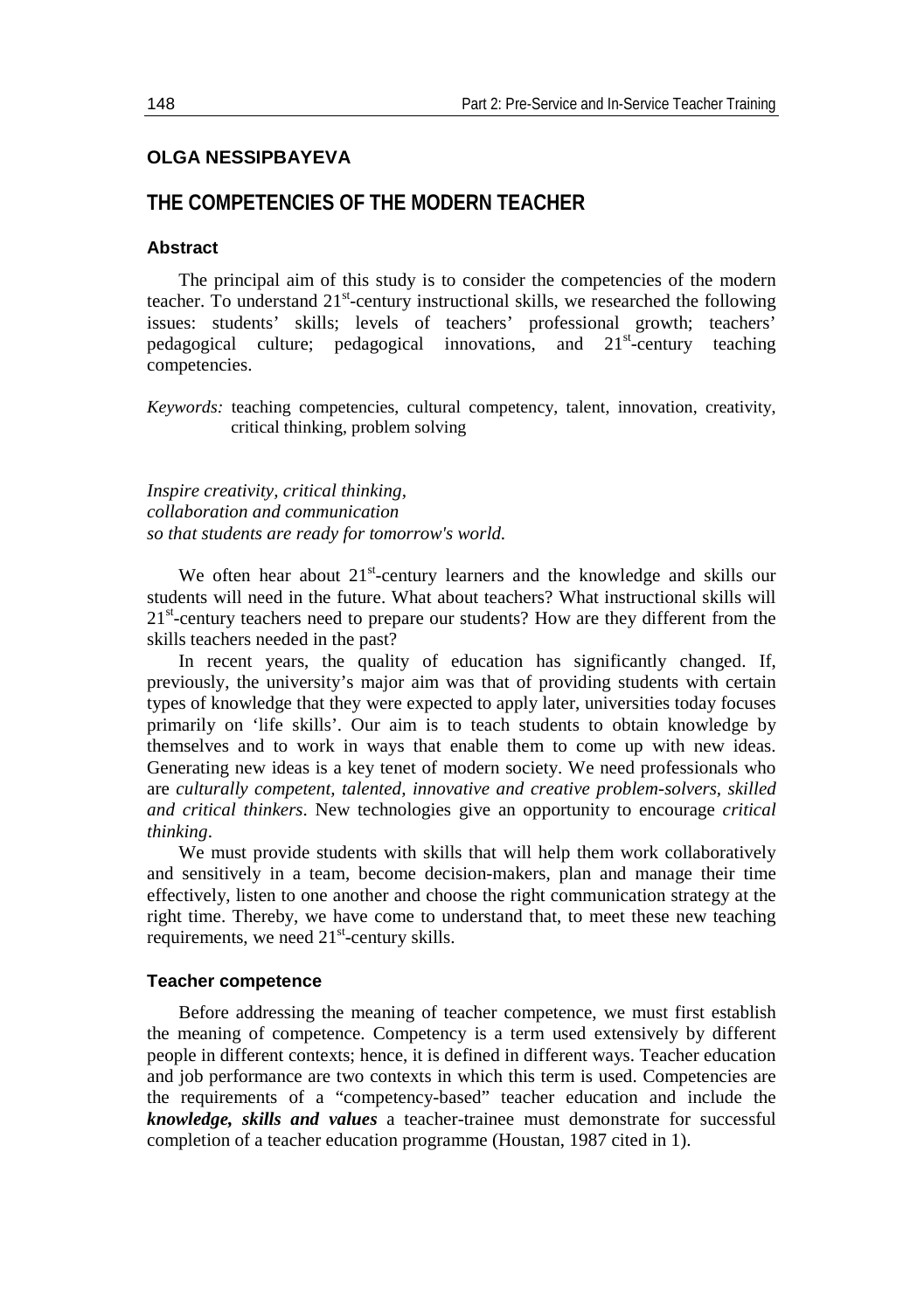Some characteristics of a competency are as follows:

1. A competency consists of one or more skills whose mastery would enable the attainment of the competency.

2. A competency is linked to all three of the domains under which performance can be assessed: knowledge, skills and attitude.

3. Possessing a performance dimension, competencies are observable and demonstrable.

4. Since competencies are observable, they are also measurable. It is possible to assess a competency from a teacher's performance. Teaching competencies may require equal amounts of knowledge, skill and attitude, but some will not. Some competencies may involve more knowledge than skill or attitude, whereas, some competencies may be more skill or performance based.

Some scholars see "competence" as a combination of [knowledge,](http://en.wikipedia.org/wiki/Knowledge) [skills](http://en.wikipedia.org/wiki/Skills) and [behavior](http://en.wikipedia.org/wiki/Behavior) used to improve performance, or as the state or quality of being adequately qualified and capable of performing a given [role.](http://en.wikipedia.org/wiki/Role) The Occupational Competency movement initiated by [David McClelland](http://en.wikipedia.org/wiki/David_McClelland) in the 1960s sought to move away from traditional attempts to describe competency in terms of [knowledge,](http://en.wikipedia.org/wiki/Knowledge) [skills](http://en.wikipedia.org/wiki/Skills) and [attitudes](http://en.wikipedia.org/wiki/Attitude_%28psychology%29) and to focus instead on those specific values, traits, and motivations (i.e. relatively enduring characteristics of people) that are found to consistently distinguish outstanding from typical performance in a given job or role. The term "competence" first appeared in an article authored by Craig C. Lundberg in 1970 (cited in 2) titled "Planning the Executive Development Program", and then in [David McClelland'](http://en.wikipedia.org/wiki/David_McClelland)s seminal 1973 treatise entitled, "Testing for Competence Rather than for Intelligence" (cited in 2). The term has since been popularized by [Richard](http://en.wikipedia.org/wiki/Richard_Boyatzis)  [Boyatzis](http://en.wikipedia.org/wiki/Richard_Boyatzis) and many others.

## **Student skills**

The manifold complexities of today's society severely challenge individuals. What do these demands imply for those key competencies that individuals need to acquire? Defining such competencies can enable us to identify overarching goals for educational systems and lifelong learning and to evaluate the range of competencies for the 21<sup>st</sup>-century teacher. At first, we need to understand the *skills and sub-skills students require for successful communication and personal development, those that should assure them a competitive advantage in life:*

• *Thinking and Problem-Solving*

- thinking logically
- estimating and guessing
- turning problems into opportunities
- *Self Direction and Learning*
- developing memory
- being assertive
- making personal changes
- *Collaboration*
- persuading others
- working in a team
- discussing alternatives
- reaching compromises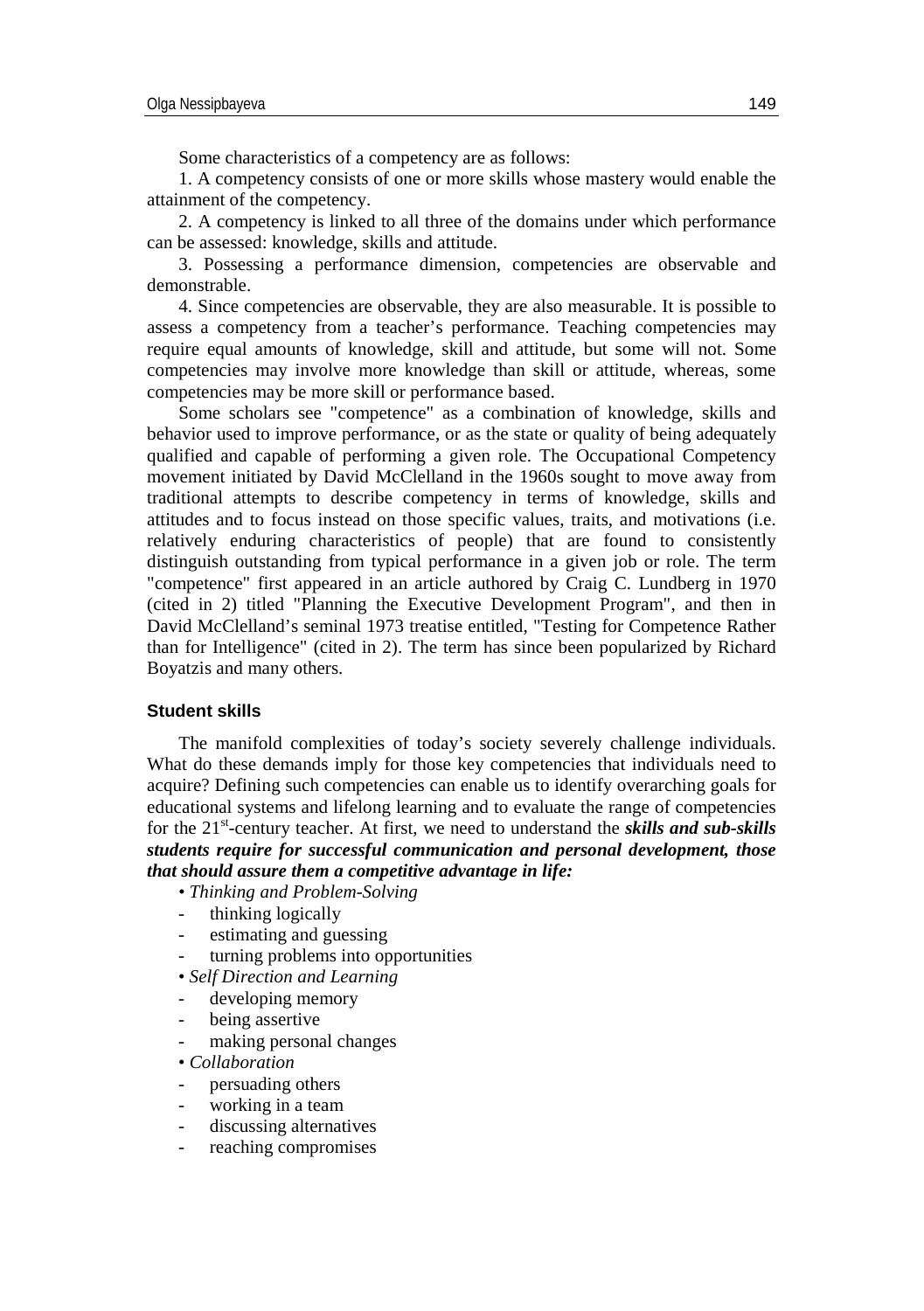- *Information and Research*
- understanding graphs
- taking notes on a text
- writing surveys
- reporting information
- *Organization and Planning*
- making plans
- managing time
- setting personal goals (cited in 3).

### **Teaching competencies**

*A competency is more than just knowledge and skills;* it involves the ability to meet complex demands by drawing on and mobilizing psychosocial resources (including skills and attitudes) in a particular context. Competency is essential to an educator's pursuit of excellence.

Teachers need a wide range of competencies in order to face the complex challenges of today's world. Teaching competency is an inherent element of an effective training process, one that aspires to contribute to the welfare of a particular country or the world, itself.

The central figures in the educational process are teachers. The success of training and education depends on their preparation, erudition and performance quality.

*The teaching skills and life-long learning competencies* of professional teachers comprise the following:

to perform complex pedagogical duties;

to be well-spoken, in good mental and physical health, stable and tolerant;

to have a propensity to work with the younger generation, good communicative and observational skills, tact, a vivid imagination, and leadership (Shmelev, 2002).

During their professional careers, teachers pass through the following *levels of professional growth* to achieve the acme of professional competency.

 $1<sup>st</sup>$  level: *pedagogical ability* – characterized by detailed knowledge of the subject;

2<sup>nd</sup> level: *pedagogical skill* – perfected teaching skill;

3<sup>rd</sup> level: *pedagogical creativity* – marked by implementation of new methods and techniques into educational activities;

4th level: *pedagogical innovation* – distinguished by the incorporation of essentially new, progressive theoretical ideas, principles and methods of training and education (Buharkova, Gorshkova, 2007).

Schools of education have acknowledged the urgency to develop culturally competent teachers. **Pedagogical culture** is, therefore, an integral part of a competent teacher. Pedagogical culture consists of three components:

**an axiological component,** meaning teacher acceptance of the values of pedagogical work;

**a technological component**, which facilitates solving different pedagogical tasks;

**a heuristic component,** which entails setting goals, planning, analyzing and self-critiquing; this is the creative part of pedagogical activity (Ivanitsky, 1998).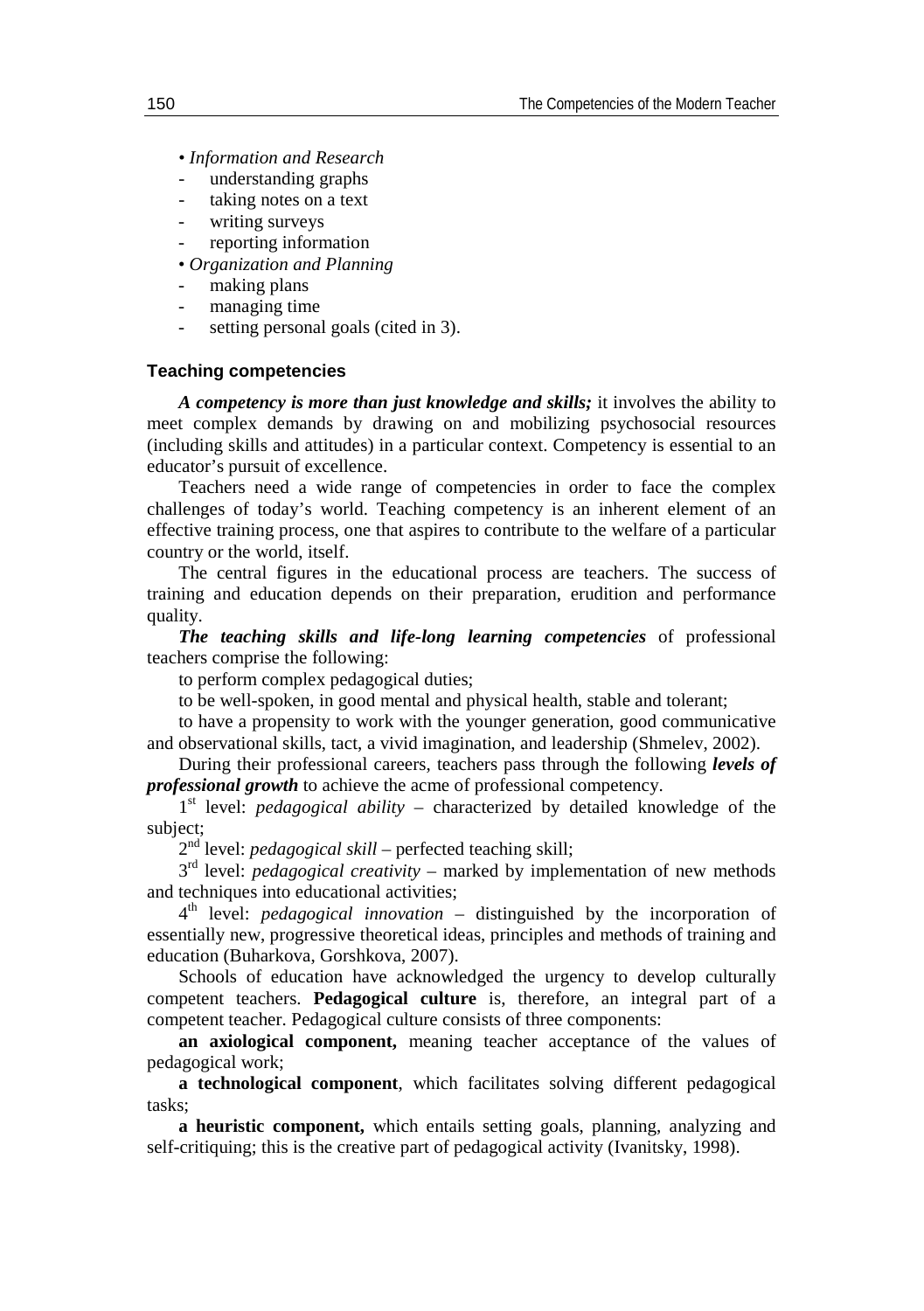## **Pedagogical innovations**

Educational innovation has drawn increasing attention around the world, and many countries have already embarked on educational reforms that aim to change both the goals and practices of education. Expectations that such innovations can be leveraged or supported by incorporating ICT (Information and Communication Technologies) into the learning and teaching process are widespread. Such innovations are fundamentally changing students' learning experiences.

**Innovation** alters the pedagogical system, improving the teaching process and its results. Among the aims of innovation are increased motivation in teaching and educational activity, an increased volume of material studied per lesson, accelerated training, and more effective time management.

The introduction of more progressive methods, the use of active teaching forms, and new training technologies are regular spheres of innovation.

Genuine innovations emerge from new knowledge of the processes of human development, providing new theoretical approaches and practical technologies for achieving optimal results. Pedagogical innovation demands the replacement of educational paradigms.

Another important component for the competent teacher is pedagogical experience. *Advanced pedagogical experience* can be transferred and passed on to others, as well as reproduced in training techniques and methods so as to be used by fellow teachers, providing high results without additional time expenditure (Kan-Kalik, Nikandrov, 1990).

21<sup>st</sup>-century competencies have been defined as the knowledge, skills and attitudes necessary to be competitive in the 21st century workforce. Teacher preparation and professional development should be reworked to incorporate training in teaching key competencies. The  $21<sup>st</sup>$ -century teacher needs to know how to provide technologically supported learning opportunities for students and know how technology can support student learning.

## **21st-century teaching competencies**

#### *1. Teachers demonstrate leadership*

- *a. Teachers lead in the classroom by:*
	- evaluating student progress using a variety of assessment-data measuring goals;
	- drawing on appropriate data to develop classroom and instructional plans;
	- maintaining a safe and orderly classroom that facilitates student learning; and
	- positive management of student behavior, effective communication to defuse and deescalate disruptive or dangerous behavior, and safe and appropriate seclusion and restraint techniques.
- *b. Teachers demonstrate leadership in the school by:*
	- engaging in collaborative and collegial professional learning activities;
	- identifying the characteristics or critical elements of a school improvement plan; and
	- displaying an ability to use appropriate data to identify areas of need that should be addressed in a school improvement plan.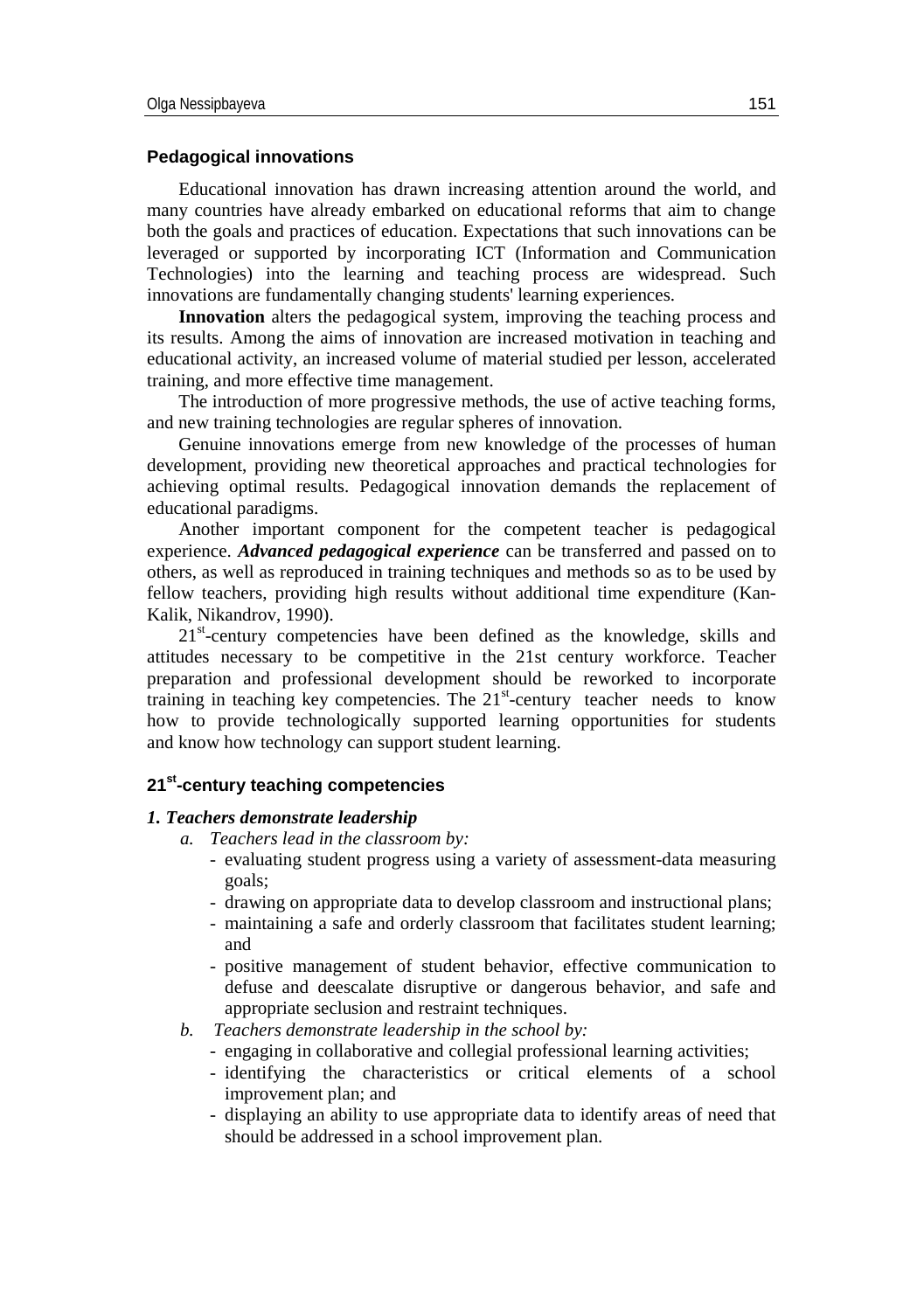- *c. Teachers lead the teaching profession by:*
	- participating in professional development and growth activities; and
	- developing professional relationships and networks.
- *d. Teachers advocate for schools and students by:* - implementing and adhering to policies and practices positively affecting students' learning.
- *e. Teachers demonstrate high ethical standards.*

# *2. Teachers establish a respectful environment for a diverse population of students*

- *a. Teachers provide an environment in which each child has a positive, nurturing relationship with caring adults by:*
	- maintaining a positive and nurturing learning environment.
- *b. Teachers embrace diversity in the school community and in the world by:*
	- using materials or lessons that counteract stereotypes and acknowledge the contributions of all cultures;
	- incorporating different points of view in instruction; and
	- understanding the influence of diversity and planning instruction accordingly.
- *c. Teachers treat students as individuals by:*
	- maintaining a learning environment that conveys high expectations of every student.
- *d. Teachers adapt their teaching for the benefit of students with special needs by:*
	- cooperating with specialists and using resources to support the special learning needs of all students; and
	- using research-verified strategies to provide effective learning activities for students with special needs.
- *e. Teachers work collaboratively with families of students and other significant adults by:*
	- communicating and collaborating with the home and community for the benefit of students.

## *3. Teachers know the content they teach*

- *a. Teachers develop and apply lessons based on an effective course of study by:*
	- integrating effective literacy instruction throughout the curriculum and across content areas to enhance student learning.
- *b. Teachers honor the content appropriate to their teaching specialty by:*
	- demonstrating an appropriate level of content knowledge in their specialty; and
	- encouraging students to investigate the content area to expand their knowledge and satisfy their natural curiosity.
- *c. Teachers show they recognize the interconnectedness of content areas/discipline by:*
	- demonstrating a knowledge of their subject by relating it to other disciplines; and
	- relating global awareness of the subject.
- *d. Teachers make their instructions relevant to students by:*
	- integrating  $21^{st}$ -century skills and content in instruction.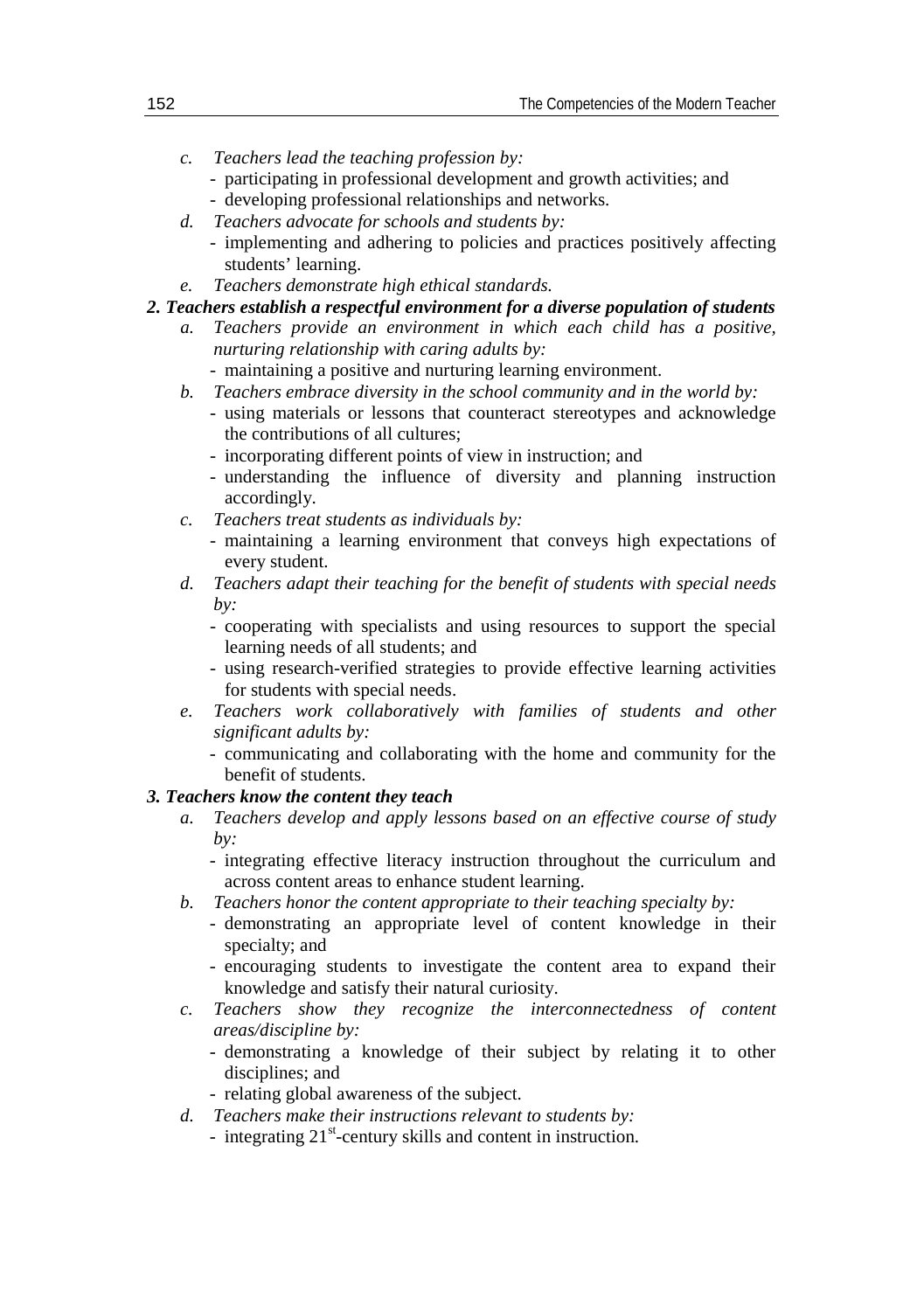## *4. Teachers facilitate learning for their students*

- *a. Teachers show they know the ways in which learning takes place and the appropriate levels of intellectual, physical, social, and emotional development of their students by:*
	- identifying developmental levels of individual students and planning instruction accordingly; and
	- assessing and using those resources needed to address the strengths and weaknesses of students.
- *b. Teachers plan instruction appropriate to their students by:*
	- collaborating with colleagues to monitor student performance and making instruction responsive to cultural differences and individual learning needs.
- *c. Teachers show their acumen and versatility by:*
	- using a variety of methods and materials suited to the needs of all students.
- *d. Teachers display their awareness of technology's potential to enhance learning by:*

- integrating technology into their instruction to maximize student learning.

- *e. Teachers help students grow as thinking individuals by:*
	- integrating specific instruction that helps students develop the ability to apply processes and strategies for critical thinking and problem solving.
- *f. Teachers help students to work in teams and develop leadership qualities by:*
	- organizing learning teams for the purpose of developing cooperation and student leadership.
- *g. Teachers reach their students best by:*
	- using a variety of methods to communicate effectively with all pupils; and
	- consistently encouraging and supporting students to articulate thoughts and ideas clearly and effectively.
- *h. Teachers best assess what students have learned by:*
	- using multiple indicators, both formative and summative, to monitor and evaluate student progress and to inform instruction; and
	- providing evidence that students are attaining 21<sup>st</sup>-century knowledge, skills and dispositions.

## *5. Teachers reflect on their practice*

- *a. Teachers analyze student learning by:*
	- using data to provide ideas about what can be done to improve student learning.
- *b. Teachers link professional growth to their professional goals by:*
	- participating in recommended activities for professional learning and development.
- *c. Teachers function effectively in a complex, dynamic environment by:*
	- using a variety of research-verified approaches to improve teaching and learning (cited in 8).

## **Conclusion**

Ideally, then, educators should demonstrate the following competencies: